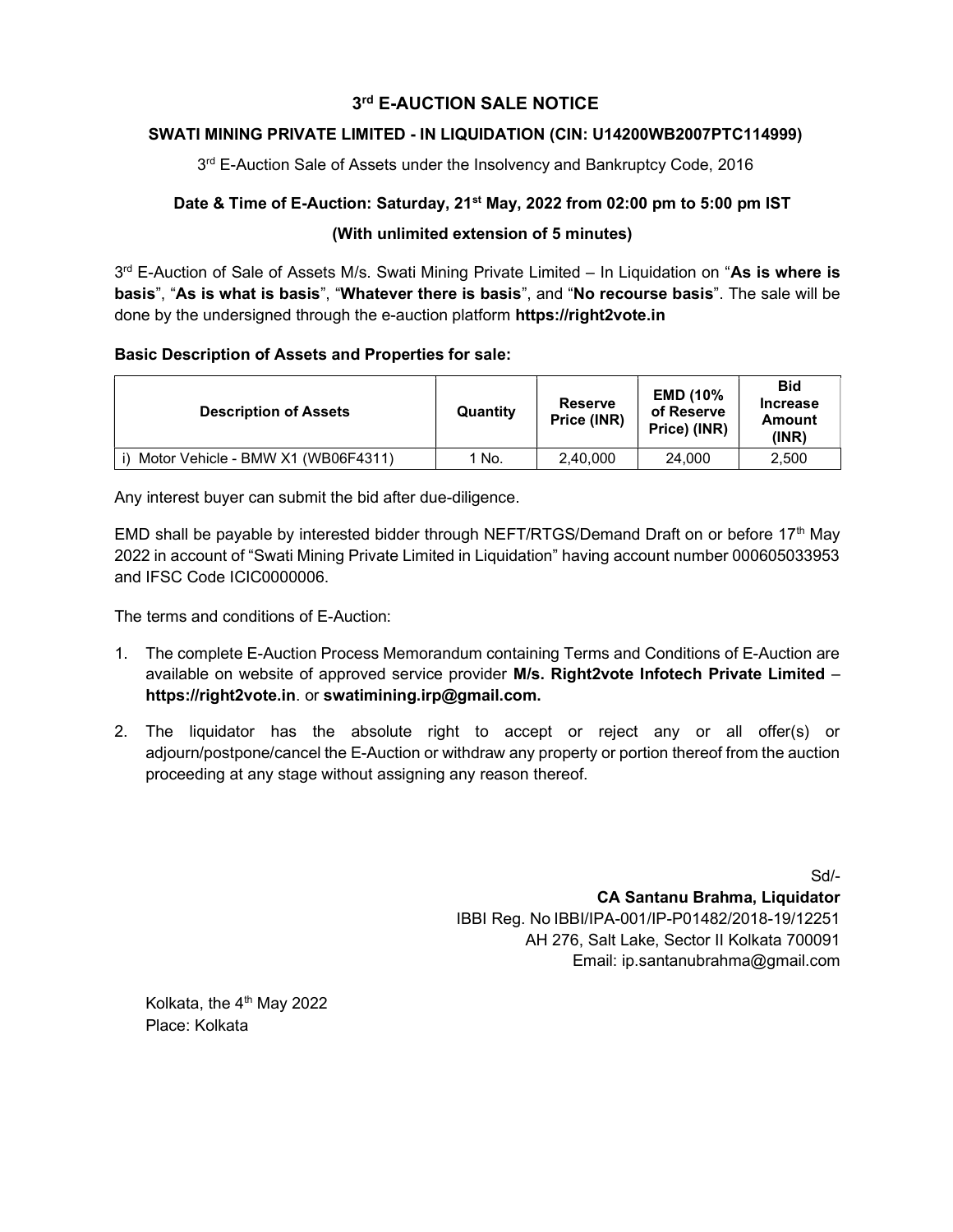WWW.FINANCIALEXPRESS.COM

## WEDNESDAY, MAY 4, 2022

# **FINANCIAL EXPRESS**

## 3<sup>rd</sup> E-AUCTION SALE NOTICE **SWATI MINING PRIVATE LIMITED - IN LIQUIDATION**

(CIN: U14200WB2007PTC114999)

3<sup>rd</sup> E-Auction Sale of Assets under the Insolvency and Bankruptcy Code, 2016 Date & Time of E-Auction: Saturday, 21st May, 2022 from 02:00 pm to 5:00 pm IST (With unlimited extension of 5 minutes)

3<sup>rd</sup> E-Auction of Sale of Assets M/s. Swati Mining Private Limited - In Liquidation on "As is where is basis", "As is what is basis", "Whatever there is basis", and "No recourse basis". The sale will be done by the undersigned through the e-auction platform https://right2vote.in

**Basic Description of Assets and Properties for sale:** 

| <b>Description of Assets</b>             | Quantity | <b>Reserve</b><br>Price (INR) | EMD (10% of<br>Reserve<br>Price) (INR) | <b>Bid Increase</b><br>Amount<br>(INR) |
|------------------------------------------|----------|-------------------------------|----------------------------------------|----------------------------------------|
| I) Motor Vehicle<br>- BMW X1 (WB06F4311) | 1 No.    | 2,40,000                      | 24,000                                 | 2,500                                  |

Any interest buyer can submit the bid after due-diligence.

EMD shall be payable by interested bidder through NEFT/RTGS/Demand Draft on or before 17th May 2022 in account of "Swati Mining Private Limited in Liquidation" having account number 000605033953 and IFSC Code ICIC0000006.

The terms and conditions of E-Auction:

Date: The 4th May, 2022

Place: Kolkata

- 1. The complete E-Auction Process Memorandum containing Terms and Conditions of E-Auction are available on website of approved service provider M/s. Right2vote Infotech Private Limited - https://right2vote.in. or swatimining.irp@gmail.com.
- 2. The liquidator has the absolute right to accept or reject any or all offer(s) or adjourn/postpone/cancel the E-Auction or withdraw any property or portion thereof from the auction proceeding at any stage without assigning any reason thereof.

Sd/-

**CA Santanu Brahma, Liquidator** IBBI Reg. No.: IBBI/IPA-001/IP-P01482/2018-19/12251 AH 276, Salt Lake, Sector II, Kolkata 700091

Email: ip.santanubrahma@gmail.com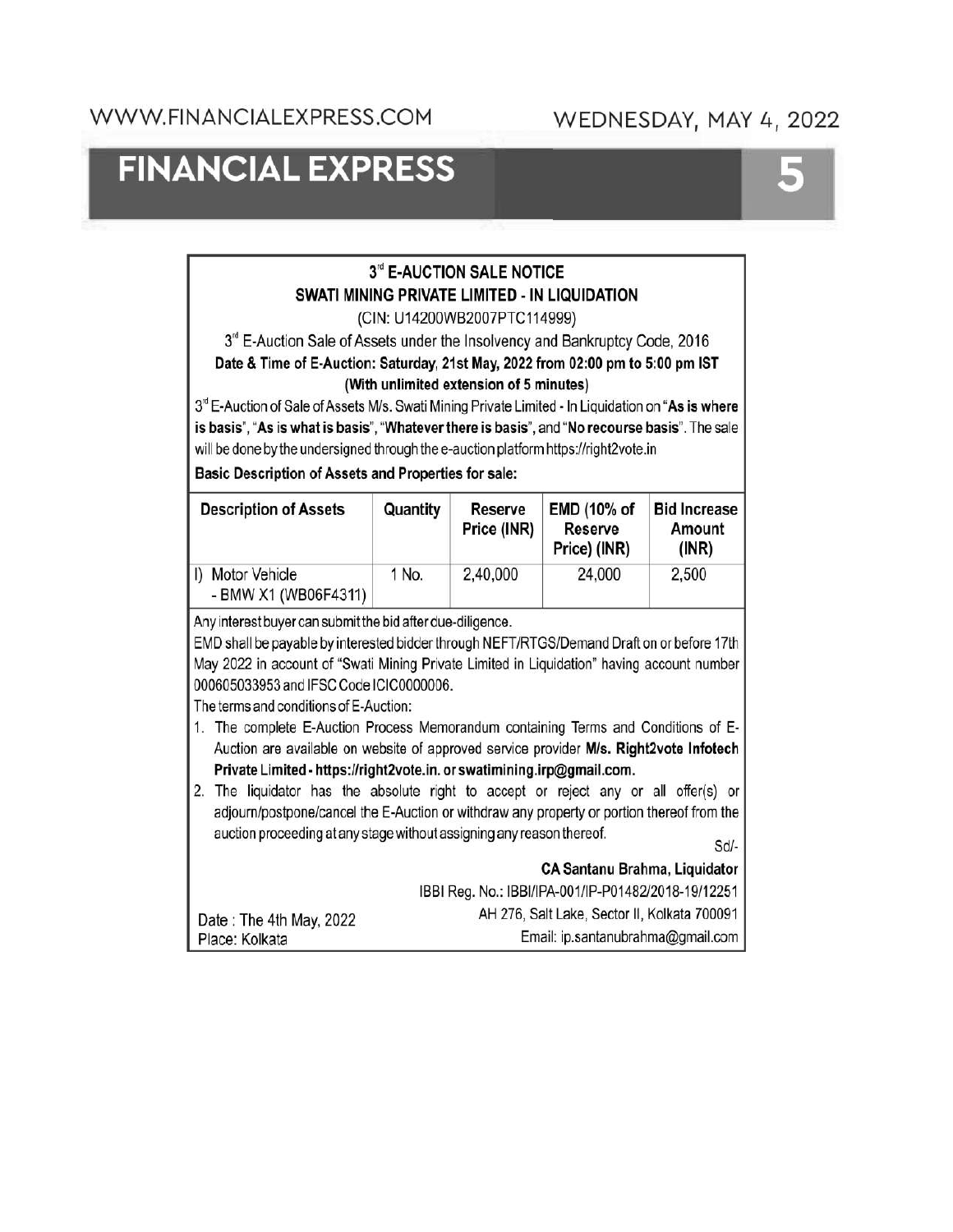

কলকাতা, ৪ মে ২০২২



### 3<sup>rd</sup> F-AUCTION SALE NOTICE SWATI MINING PRIVATE LIMITED - IN LIQUIDATION

(CIN: U14200WB2007PTC114999)

3<sup>rt</sup> E-Auction Sale of Assets under the Insolvency and Bankruptcy Code, 2016 Date & Time of E-Auction: Saturday, 21st May, 2022 from 02:00 pm to 5:00 pm IST (With unlimited extension of 5 minutes)

3" E-Auction of Sale of Assets M/s. Swati Mining Private Limited - In Liquidation on "As is where is basis", "As is what is basis", "Whatever there is basis", and "No recourse basis". The sale will be done by the undersigned through the e-auction platform https://right2vote.in

### Basic Description of Assets and Properties for sale:

| <b>Description of Assets</b>               | Quantity | Reserve<br>Price (INR) | EMD (10% of<br>Reserve<br>Price) (INR) | <b>Bid Increase</b><br>Amount<br>(INR) |
|--------------------------------------------|----------|------------------------|----------------------------------------|----------------------------------------|
| Motor Vehicle<br>Ð<br>- BMW X1 (WB06F4311) | 1 No.    | 2.40.000               | 24,000                                 | 2,500                                  |

Any interest buyer can submit the bid after due-diligence.

EMD shall be payable by interested bidder through NEFT/RTGS/Demand Draft on or before 17th May 2022 in account of "Swati Mining Private Limited in Liquidation" having account number 000605033953 and IFSC Code ICIC0000006.

The terms and conditions of E-Auction:

- 1. The complete E-Auction Process Memorandum containing Terms and Conditions of E-Auction are available on website of approved service provider M/s. Right2vote Infotech Private Limited - https://right2vote.in. or swatimining.irp@gmail.com.
- 2. The liquidator has the absolute right to accept or reject any or all offer(s) or adjourn/postpone/cancel the E-Auction or withdraw any property or portion thereof from the auction proceeding at any stage without assigning any reason thereof. SAL

CA Santanu Brahma, Liquidator

IBBI Reg. No.: IBBI/IPA-001/IP-P01482/2018-19/12251 AH 276, Salt Lake, Sector II, Kolkata 700091

Date: The 4th May, 2022 Place: Kolkata

Email: ip.santanubrahma@gmail.com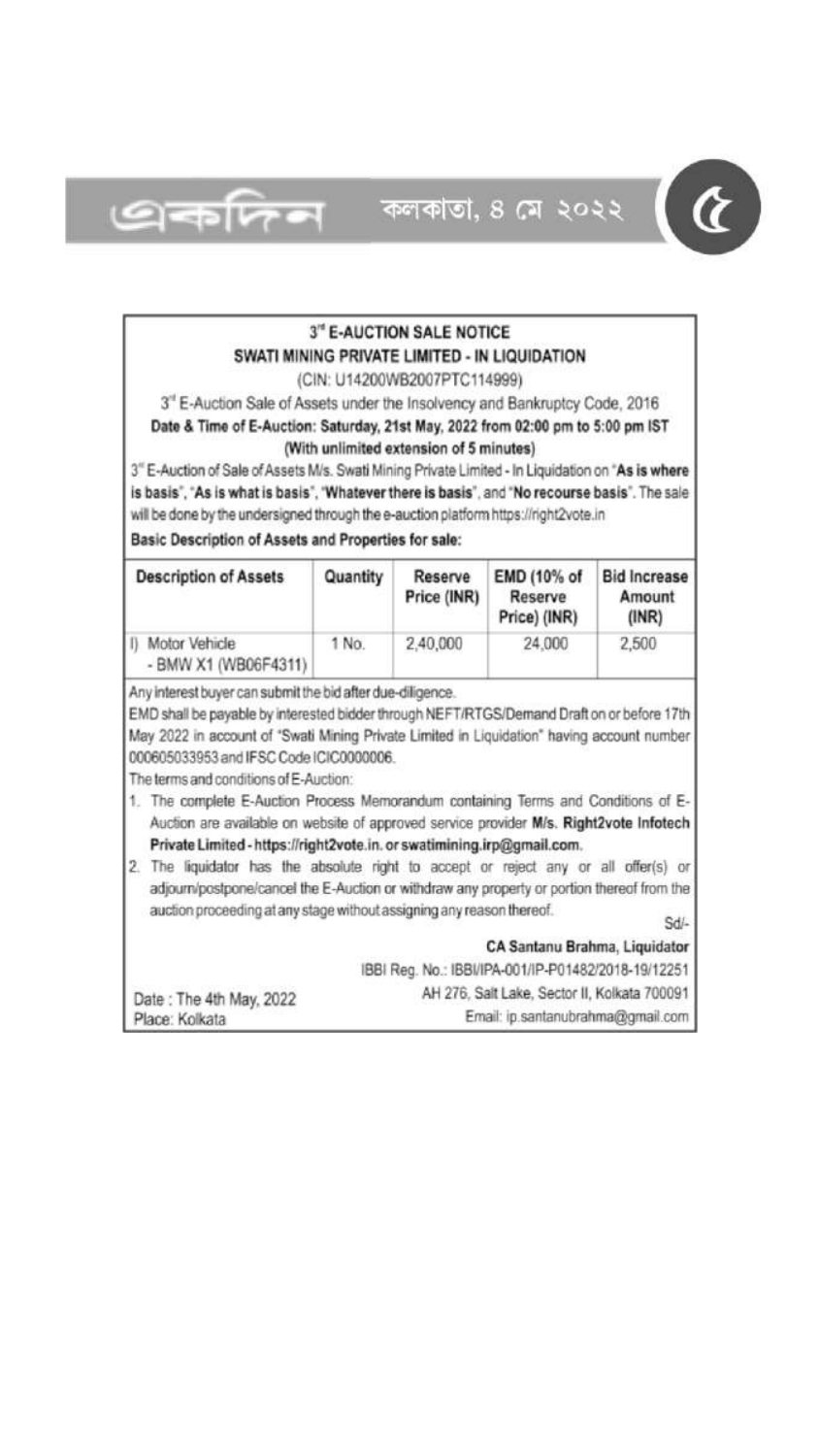# **Morning India**

For TV, e-paper & news visit: www.live7tv.com

Ranchi, Wednesday 4 May, 2022

### 3<sup>rd</sup> E-AUCTION SALE NOTICE **SWATI MINING PRIVATE LIMITED - IN LIQUIDATION**

(CIN: U14200WB2007PTC114999)

3<sup>rd</sup> E-Auction Sale of Assets under the Insolvency and Bankruptcy Code, 2016 Date & Time of E-Auction: Saturday, 21st May, 2022 from 02:00 pm to 5:00 pm IST (With unlimited extension of 5 minutes)

3<sup>rd</sup> E-Auction of Sale of Assets M/s. Swati Mining Private Limited - In Liquidation on "As is where is basis", "As is what is basis", "Whatever there is basis", and "No recourse basis". The sale will be done by the undersigned through the e-auction platform https://right2vote.in

**Basic Description of Assets and Properties for sale:** 

| <b>Description of Assets</b>             | Quantity | <b>Reserve</b><br>Price (INR) | EMD (10% of<br>Reserve<br>Price) (INR) | <b>Bid Increase</b><br>Amount<br>(INR) |
|------------------------------------------|----------|-------------------------------|----------------------------------------|----------------------------------------|
| I) Motor Vehicle<br>- BMW X1 (WB06F4311) | 1 No.    | 2,40,000                      | 24,000                                 | 2,500                                  |

Any interest buyer can submit the bid after due-diligence.

EMD shall be payable by interested bidder through NEFT/RTGS/Demand Draft on or before 17th May 2022 in account of "Swati Mining Private Limited in Liquidation" having account number 000605033953 and IFSC Code ICIC0000006.

The terms and conditions of E-Auction:

- 1. The complete E-Auction Process Memorandum containing Terms and Conditions of E-Auction are available on website of approved service provider M/s. Right2vote Infotech Private Limited - https://right2vote.in. or swatimining.irp@gmail.com.
- 2. The liquidator has the absolute right to accept or reject any or all offer(s) or adjourn/postpone/cancel the E-Auction or withdraw any property or portion thereof from the auction proceeding at any stage without assigning any reason thereof.

Sd/-

**CA Santanu Brahma, Liquidator** IBBI Reg. No.: IBBI/IPA-001/IP-P01482/2018-19/12251 AH 276, Salt Lake, Sector II, Kolkata 700091

Date: The 4th May, 2022 Place: Kolkata

Email: ip.santanubrahma@gmail.com